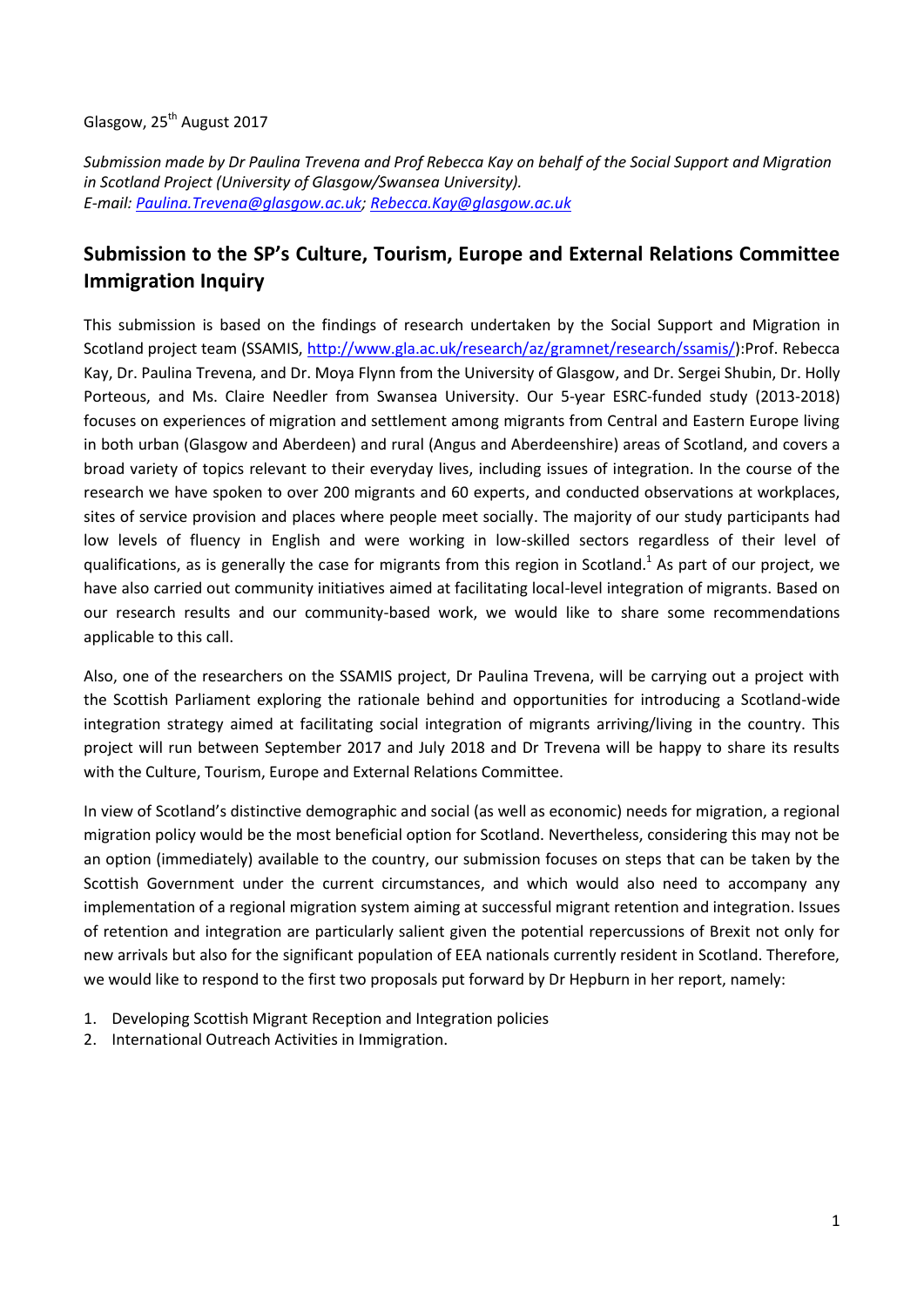#### **Ad.1. Developing Scottish Migrant Reception and Integration Policies**

Considering the demographic and economic situation of Scotland and the essential need to retain migrants in the country, we strongly agree with the need for introducing a migrant reception and integration strategy across Scotland. As Dr Hepburn's report demonstrates, strategies supporting integration are of key importance to migrant retention, especially in 'less attractive' peripheral localities, where conversely demographic and economic need for migration is often highest.<sup>2</sup> Introducing such a strategy would also be possible in Scotland, even under the current legal framework (the Equality Act of 2010). One key aspect of any planned integration strategy for Scotland we would like to draw attention to is *the essential need for supporting social integration and community building.* While we welcome the recently introduced Scottish Government integration strategy for refugees, our research on migrants from Central and Eastern Europe also highlights the need for social integration of this group at neighbourhood/local level in both large cities and small towns. Although migrants from this region are often well integrated in the labour market (i.e. in employment), they typically work in highly segregated workplaces (with a predominantly Eastern European/Polish workforce) where they have little scope for learning English or meeting people from the local community. A number of our interviewees mentioned the desire to make more Scottish/British friends but also enumerated the barriers to doing so, the major ones being the language barrier and lack of opportunities for meeting local people in a communal space. This was felt especially strongly in our rural research locations (Angus and Aberdeenshire) where many of our participants reported social isolation. Meanwhile, *having strong links with others in the community is crucial to developing a sense of well-being*  and feelings of belonging in a new country<sup>3</sup> which in turn impact positively on plans for long-term settlement.<sup>4</sup> Thus, providing family-friendly and safe public spaces where migrants could establish meaningful links with other people from the community as part of a local integration strategy would greatly improve the process of integration and foster good community relations. As follows from both our research and community work, *a social integration strategy including all categories of migrants (asylum seekers and refugees, economic migrants, students, those arriving as family members) and engaging directly with members of the long-settled community which would be implemented at a local level would be highly beneficial for Scotland.* On the one hand it would ensure better integration at local community level for migrants across the board, on the other it would facilitate fostering mutual understanding and good community relations between different populations.

Since social integration happens primarily at the local level,<sup>5</sup> the responsibility for supporting it should lie above all with local authorities, especially as the local context differs greatly between councils (and wards within councils) in terms of levels of migration, resident populations, their needs and locally available resources. Nevertheless, these local policies (strategies) should be designed in line with a common vision of integration and linked to national level mechanisms which would support sharing of good practice and systems for addressing local issues, e.g. under the co-ordination of an Inter-departmental Committee, with close links to COSLA and local government through a Scottish Migrant Integration Forum as suggested in Dr Hepburn's report (p. 90).

Considering the majority of migrants in Scotland either are (and many of those who are not aim to be $^6$  in employment,<sup>7</sup> employers could play an essential role in facilitating both migrant reception and *integration*. Work is an important part of migrants' lives and their relations with employers (and co-workers) and employment/work conditions largely shape their experiences of living in Scotland. We would like to point to **three potential aspects of an integration strategy in which employers could play a crucial role:**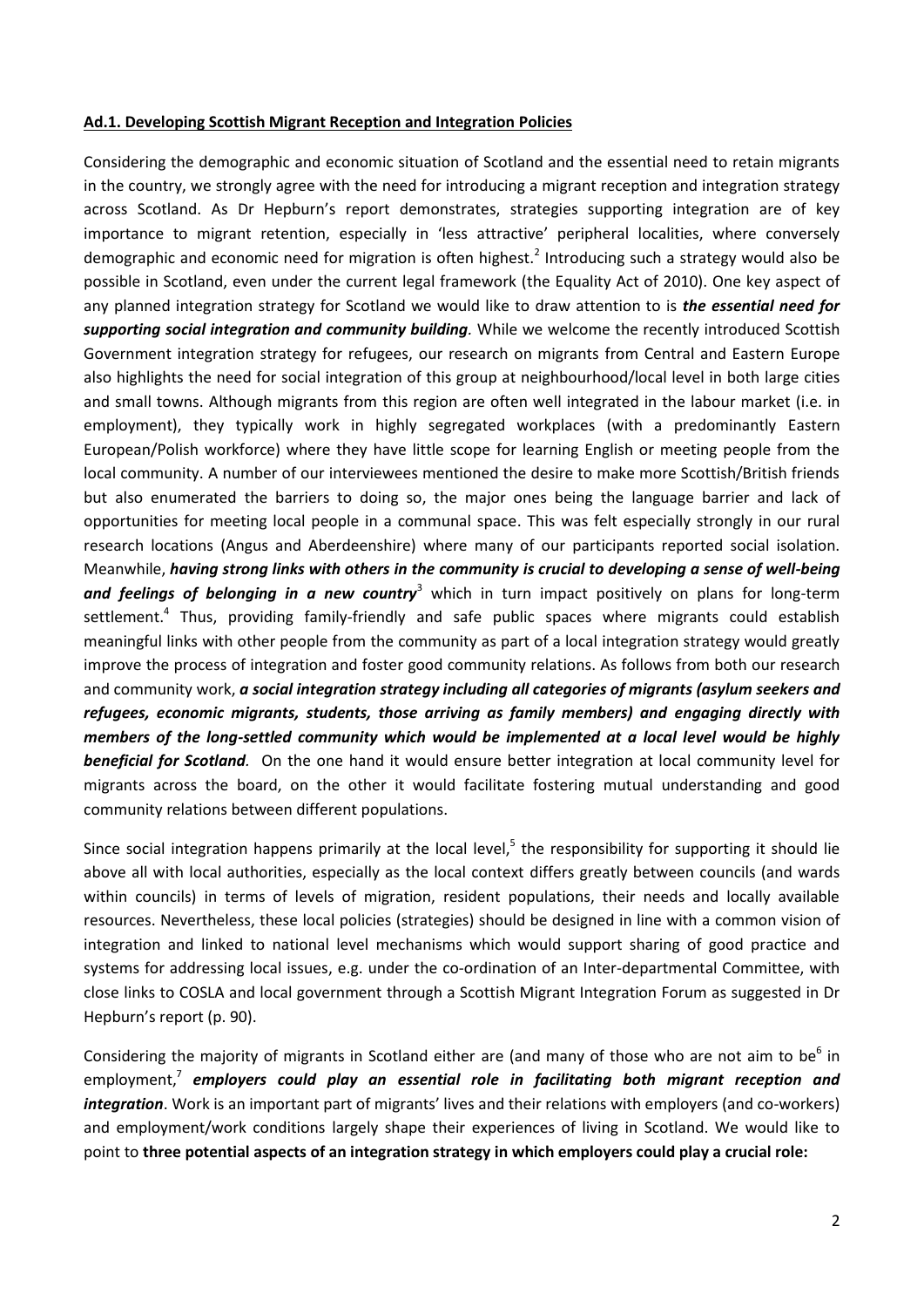- **migrant reception (in the case of migrants entering employment upon arrival);**
- **facilitating language learning in the workplace and/or access to further/higher education;**
- **ensuring fair and equal work conditions and treatment in the workplace for all.**

For EU migrants, especially those arriving through recruitment agencies, employers have often been the first point of contact in Scotland. A number of our interviewees mentioned how important the support they received from their employer was in the initial stages of migration. For example, some employers would help their staff in finding accommodation or arranging formalities, such as NINo registrations, opening a bank account or finding a school for their children. Therefore, employers are well placed to play a key role in the reception of those migrants who enter the labour market soon after arrival. However, one's workplace is much more than just a place of work; it is also a site of socialisation where migrant workers can meet other people, learn about formal structures, culture and customs, or improve their language skills. However, as mentioned earlier, many migrants in Scotland are clustered in industries which are operated by an overwhelmingly migrant workforce, mainly from Eastern Europe. In such work environments opportunities for acquiring English are typically limited and some migrants (re-)learn other languages instead, typically Polish or Russian, depending on the dominant language in the workplace.<sup>8</sup> At the same time, learning English outside the workplace is often challenging due to work hours, insufficient provision, or childcare and transport issues. Therefore, we suggest *businesses employing substantial numbers of migrant workers with low levels of English should support their language learning*. This could be done e.g. by co-operating with local language providers (such as the Workers Educational Association, WEA) who are able to provide language courses at a low cost. Nevertheless, we recognise businesses come across a number of practical and financial barriers to supporting language provision in the workplace. Therefore, *if language learning in the workplace was to become part of a national integration strategy, businesses would need to be supported e.g. in providing adequate premises for learning or receiving incentives to give staff time off during work hours to attend lessons* (our interviews with ESOL experts point to the fact that language learning either before or after shifts is highly challenging for the students and therefore inefficient).

Furthermore, employers can play a crucial role in facilitating (or conversely, blocking) access to further or higher education for employees, e.g. by providing opportunities for flexible working (including moving from full time to part time employment, or moving from day shifts to night shifts). As mentioned earlier, a significant number of migrants in Scotland work below their level of qualifications, insufficient language skills and issues around finances and combining employment with learning being major barriers to occupational mobility.<sup>9</sup> At the same time, many migrants have qualifications in professions that are in high demand in Scotland and these are not being used. Therefore, we suggest the Scottish Government could work with employers in finding ways to support the migrant workforce in accessing education and ultimately moving into employment more commensurate with their skills set and qualifications level.

Finally, employers play a crucial role in ensuring fair working conditions (or not). In our research, we have often come across the 'they take our jobs' rhetoric among the local populations. However, what we found is that migrants often take jobs which native workers shy away from because of difficult working conditions and/or low levels of pay. This is an issue that should be addressed to guarantee fair working conditions for all rather than lead to certain industries being dominated by those who are willing to accept bad working conditions (typically migrants). Moreover, our study found breach of employment law among employers in Scotland is not uncommon (e.g. not giving workers employment contracts, not paying out full wages, not paying sick leave or holiday leave), especially with regards to seasonal workers. Therefore, taking the example of Australia and the Basque Country<sup>10</sup> and *implementing fair and equal treatment of all workers in*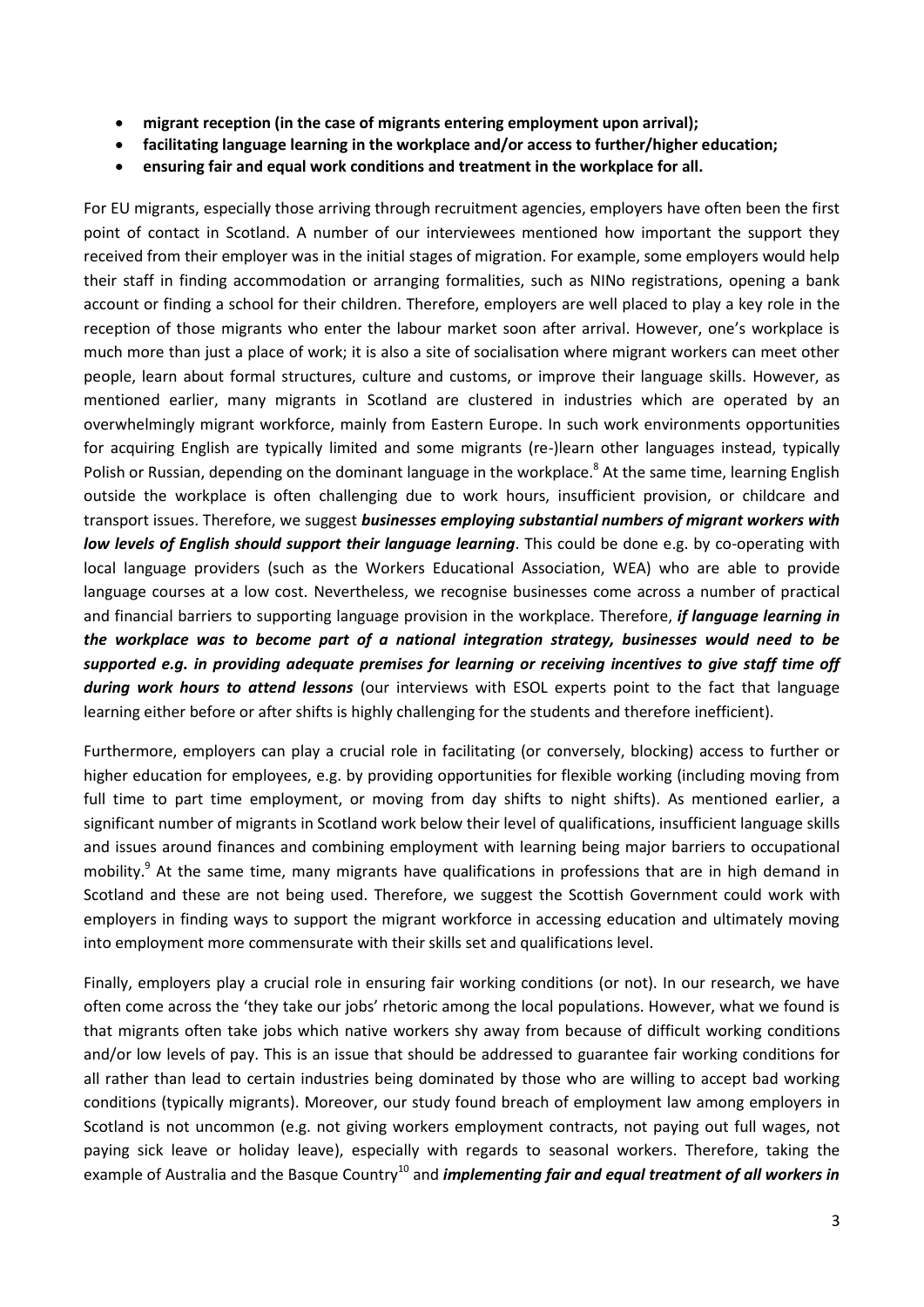*practice, ensuring neither migrant nor native workers are discriminated against should be an essential policy goal for the Scottish Government*. Currently, much EU legislation sets minimum standards regarding employment rights, wage levels etc. As these powers are repatriated under Brexit it is crucial that the Scottish Government retain control of these in currently devolved areas and ensure that there is not only no lowering of current standards, but where possible these are improved upon. A scheme similar to the Living Wage where employers are given information about and encouraged/supported to meet a set of standards and provisions to support migrant workers might be introduced by the Scottish government, whether or not it were to be made a statutory requirement.

Finally, we would like to make the point that *implementing an integration strategy in Scotland should be accompanied by a social campaign on the need for and benefits of migration*. The SSAMIS team strongly agrees with Dr Hepburn's proposal of a 'One Scotland, Many cultures Campaign'. Our research shows that people coming to live in the UK often come across negative portrayals of who they are; these are supported by the overwhelmingly negative discourse on immigration dominant in the mainstream British media. 'They come here and they go on benefits, they steal our jobs, they get our housing' is the dominant rhetoric and it is sometimes reflected in the attitudes of individuals and communities towards migrants, especially in localities which have historically had little experience of migration. Meanwhile, the experiences and perspectives of migrants themselves, as well as the benefits they bring to Scotland, often remain little understood. Therefore, we strongly support the idea of *a Scotland-wide campaign aimed at educating residents as to the need for and benefits of migration for Scotland on the one hand, and busting myths around immigration on the other.* However, local-level initiatives and events which people can relate directly to their lives and surroundings are likely to be more successful than bombarding audiences with a barrage of (potentially conflicting) 'facts'. Thus, *such a campaign should run alongside and be supported by a nation-wide integration policy, implemented primarily through local-level integration initiatives.*  Significantly, *a dedicated stream of funding should be allocated to such initiatives ensuring their* sustainability, as is in the case of Quebec or the Basque Country.<sup>11</sup> At present it is most often third sector organisations who are running local integration initiatives and these are frequently funded from EU funds (e.g. the European Social Fund), which Scotland will no longer be eligible for once the UK completes the process of leaving the EU. Therefore, the Scottish Government will need to consider how this stream of funding is going to be replaced post-Brexit.

One example of locally-led initiatives supporting community building and a positive campaign around migration at local level were the SSAMIS 'Make It Happen' cafes ran in Peterhead (Aberdeenshire) and Arbroath (Angus). In co-operation with local partners, SSAMIS ran pop-up cafes open to all (but targeted especially at migrants) during which people participated in a range of activities together, such as arts and crafts, music and dance workshops, or discussion groups. These initiatives provided a space for people to come together and establish links. Following a trial run of 'Make It Happen' in both locations these initiatives developed organically in line with local needs and forged partnerships: in Peterhead this led to establishing a language café (supporting speakers of other languages in learning English), while in Arbroath it developed into a series of cultural pop-up cafes ran by volunteers and providing a setting for gaining employability experience for them, and at the same time a social space for various communal activities. In both cases the initiatives have contributed to changing people's lives.<sup>12</sup> Therefore, such **small-scale initiatives could be** shared as models of best practice and *built on to cover a broader variety of needs, both of the longestablished and migrant populations*. We would like to underline that there are many cross-overs between migrants' and natives' needs locally and while we believe some targeted support needs to be allocated to migrant populations specifically (e.g. for English language learning), other support (e.g. access to community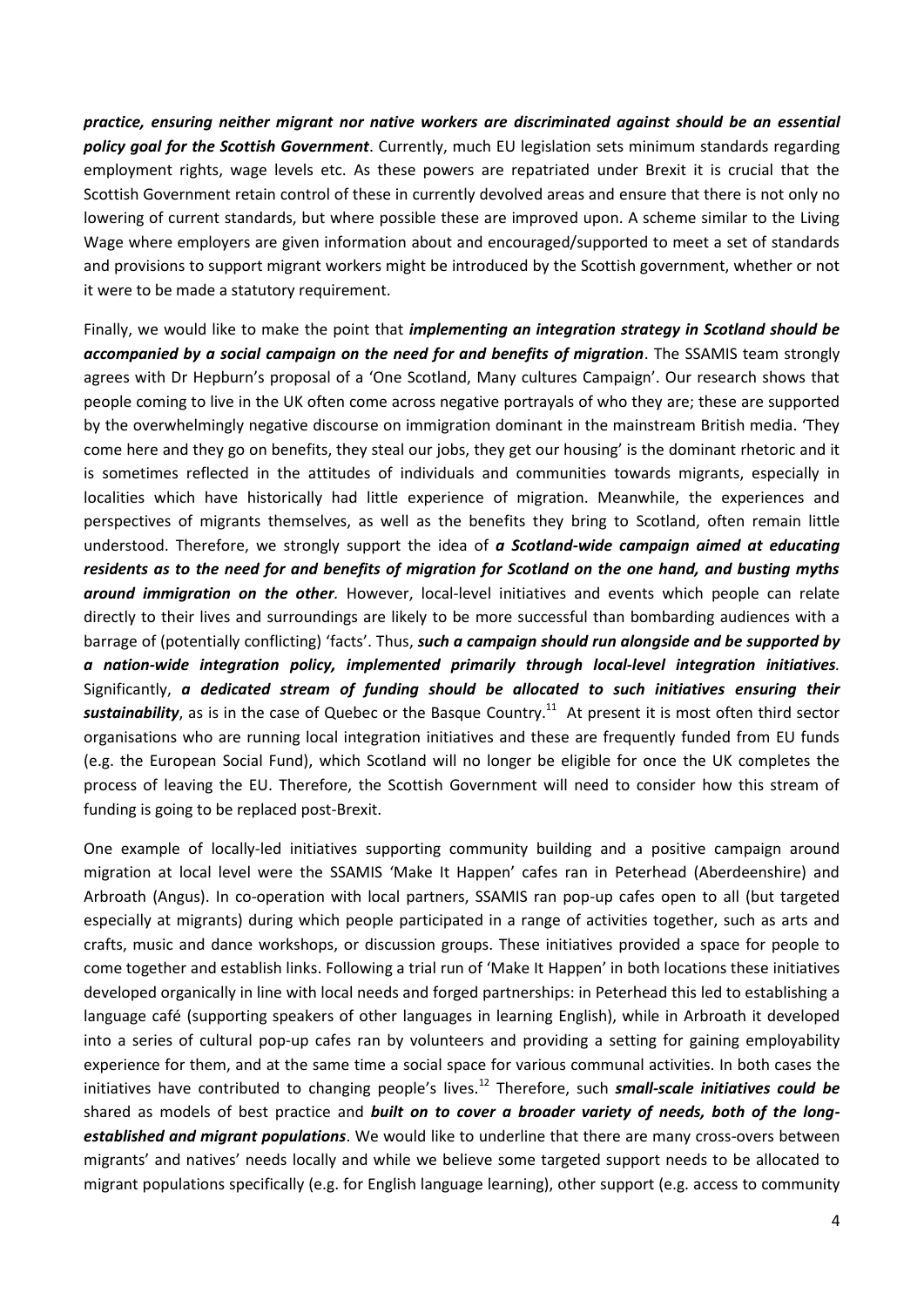spaces, advice on housing, accessing education, provision of free developmental activities for children) is needed across the board in local communities. We believe that *integration initiatives can and must be led in such a way that they are inclusive to everyone and help grow both the newcomers and longer established populations.* 

#### **Ad. 2. International outreach activities in immigration**

We support the idea of outreach activities as a way of attracting migrants to Scotland.

SSAMIS research (as well as other literature<sup>13</sup>) points to the importance of recruitment agencies in shaping certain migration channels to Scotland. For example, following the 2004 EU Enlargement, a number of recruitment agencies were set up in various Eastern European countries and brought people over to work in various parts of the UK. These agencies were operating in given locations and often spurred migration between that locality/the surrounding region to a certain locality/region in Scotland. Our and other research points out that workers recruited from abroad for temporary jobs have often extended their stay and eventually become long-term residents.<sup>14</sup> Moreover, (under free movement law) they may 'bring over' their family members and friends to work, which was quite common among our interviewees. This in turn resulted in further migration and the development of a migrant community with strong attachments to and a higher likelihood of remaining long-term in a particular locality. *This points to the effectiveness of outreach activities* (in this case direct recruitment) *set up in given regions where there is migration potential (and the scope for legal entry into the country of migration).*

Significantly, many people arriving in the UK through recruitment agencies (as well as other migration channels) often had little awareness of where they were going to and did not make a conscious choice of their location – this was usually dictated by work opportunities arising at a given point in time, and this is how many EU migrants arrived in various parts of Scotland, including areas with very limited previous history of inward migration.<sup>15</sup> Typically, these workers were only planning to stay in Scotland short-term, earn money and return to their home countries. Nevertheless, their appreciation of (their locality/Scotland and) the opportunities offered by living in Scotland had often led them to change plans, bring their families over and stay long-term. Moreover, Dr Trevena's earlier research on Polish migrants living in England and Scotland demonstrated that there was much more support for newcomers in Scotland than in England but most migrants living in England were totally unaware of the differences between the countries. <sup>16</sup> In some cases where migrants living in England had networks in Scotland or where migrants had experienced living both North and South of the border, certain Scotland-specific factors, such as greater availability of given welfare provisions (e.g. social housing), the natural beauty of Scottish landscapes, or the friendliness encountered in Scotland encouraged migrants to move from England to Scotland. Therefore, if Scotland wishes to attract migrants, *an advertising campaign for potential migrants on working and living in Scotland might be beneficial, especially if supported by a reception and integration strategy as Scotland's 'unique selling point' within the UK.* Such a campaign might encourage both migrants living in other parts of the UK as well as people wishing to migrate to the UK from abroad to move to Scotland. Importantly, in view of migrant retention, an advertising campaign for Scotland should be based on an understanding of the diverse (demographic/social/economic) migration needs of the country as a whole but also of particular regions/places within it. On this note, so far recruitment to Scotland has been driven primarily by short-term sectoral employment needs (as currently pursued through the MAC and the UK PBS). Meanwhile, the longerterm needs of Scotland for growing its population, especially in certain regions, need to be considered. In the longer term, as part of Scotland's migration strategy a separate (or adapted) PBS for Scotland could be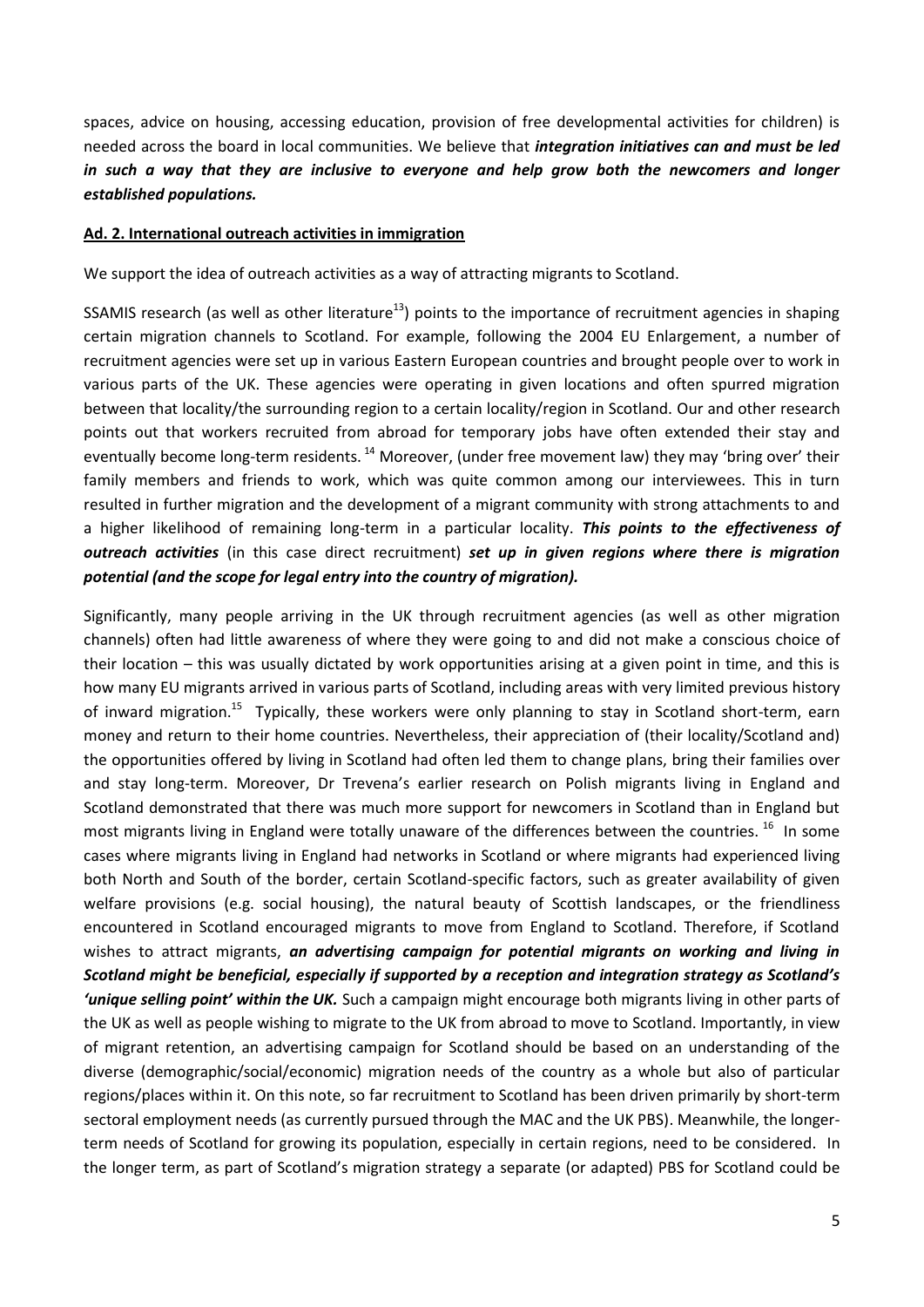introduced, where points might be awarded on the basis of a fit to local demographic needs (age, language skills, ties to the region) rather than purely on employment fit.

### **Other suggestions and recommendations**

With regards to migrant retention in (given localities within) Scotland, SSAMIS and other research demonstrates that employment and housing opportunities along with having school age children largely determine migrants' plans for staying in a given place.  $^{17}$  If there is (satisfactory) employment and housing in the area and children are at school, the likelihood of the family uprooting again is low. Other aspects of living in a certain place, such as friendliness and community safety also feature in our findings as important factors in making the decision to stay. Nevertheless, a crucial issue, especially in view of Brexit, is feeling secure in legal terms. Following the Brexit vote, many EU migrants living in Scotland have completely lost their sense of security and faith in being able to live in Scotland long term.<sup>18</sup> While we understand the decision on the (conditions of) rights to stay of EU migrants in the UK is dependent on the Westminster Government, many other rights are within the control of the Scottish Government under their devolved powers, the right to social housing, to the NHS, and to further and higher education, to name a few. Therefore, we believe that *if the Scottish Government wants to retain EEA migrants who are already living in Scotland (and to potentially attract those currently living in other parts of the UK), ensuring rights to welfare, healthcare, and education should be an essential part of its integration strategy, along creating a positive social climate around migration.*

*A final aspect to consider are migrants' political rights.* The Scottish Government gave the right to vote to all longer-term residents of Scotland in the 2014 Independence Referendum. Our research shows that while not everyone who was entitled to do so had used this right (for a variety of reasons), the gesture of being granted this right was highly appreciated: migrants felt equally included in the Scottish society. Many people who live and work in Scotland believe that since they are contributing to the country's economy and society, they should have full political rights. Our research shows that *having political rights facilitates building a sense of being part of the society and belonging to the country*. In view of this, we would recommend that following the examples of Catalonia and the Basque country cited in Dr Hepburn's report<sup>19</sup> the Scottish *Government considers options for introducing the idea of a (regional) Scottish citizenship based on the 'ius domicili' model, i.e. open to anyone who is a (longer-term) resident of Scotland.* 

<sup>1</sup>  $^1$  Hepburn, E. (2017). 'Options for differentiating the UK's Immigration system'. Report prepared for the Scottish Parliament Culture, Tourism, Europe and External Relations Committee, April 2017, p. 14; SPICE Briefing 16/86 (2016). 'EU nationals living in Scotland';  $2$  Hepburn, op cit, p.41.

<sup>3</sup> Ager, A. & Strang, A. (2008) Understanding Integration: A conceptual Framework. *Journal of Refugee Studies,* No. 21, vol. 2.

<sup>&</sup>lt;sup>4</sup> SSAMIS Second Interim Report (November 2016). 'Living and Working in Scotland: Employment, Housing, Family and Community' [Available online[: http://www.gla.ac.uk/media/media\\_500297\\_en.pdf\]](http://www.gla.ac.uk/media/media_500297_en.pdf);<br><sup>5</sup> Prestice to Policy, Lessons from Legal Loadership on Immigrant Integra

Practice to Policy. Lessons from Local Leadership on Immigrant Integration ~(2012). They Maytree Foundation, Toronto, p. 9. [Available online[: http://citiesofmigration.ca/wp-content/uploads/2012/03/Practice-to-Policy.pdf\]](http://citiesofmigration.ca/wp-content/uploads/2012/03/Practice-to-Policy.pdf)

<sup>6</sup> SSAMIS Second Interim Report, op cit.

 $<sup>7</sup>$  Hepburn, op cit., p. 13.</sup>

<sup>&</sup>lt;sup>8</sup> SSAMIS Interim Report (January 2016) [Available online: [http://www.gla.ac.uk/media/media\\_481930\\_en.pdf\]](http://www.gla.ac.uk/media/media_481930_en.pdf); Flynn, M. and Kay, R. (2017). 'Migrants' Experiences of Material and Emotional Security in Rural Scotland: Implications for Longer-Term Settlement', *Journal of Rural Studies,* Volume 52, pp. 56–65.

<sup>&</sup>lt;sup>9</sup> SSAMIS Second Interim Report, op cit.

 $10$  Hepburn, E., op cit, p. 24 and p. 54.

 $11$  Ibid, p. 36 and p. 53.

<sup>&</sup>lt;sup>12</sup> For more information on the SSAMIS Make It Happen cafes and their spin-offs, please see:

[http://www.gla.ac.uk/research/az/gramnet/research/ssamis/initiatives/;](http://www.gla.ac.uk/research/az/gramnet/research/ssamis/initiatives/) [http://www.europenowjournal.org/2017/01/31/language](http://www.europenowjournal.org/2017/01/31/language-cafes-as-a-site-of-wider-cultural-integration/)[cafes-as-a-site-of-wider-cultural-integration/;](http://www.europenowjournal.org/2017/01/31/language-cafes-as-a-site-of-wider-cultural-integration/)